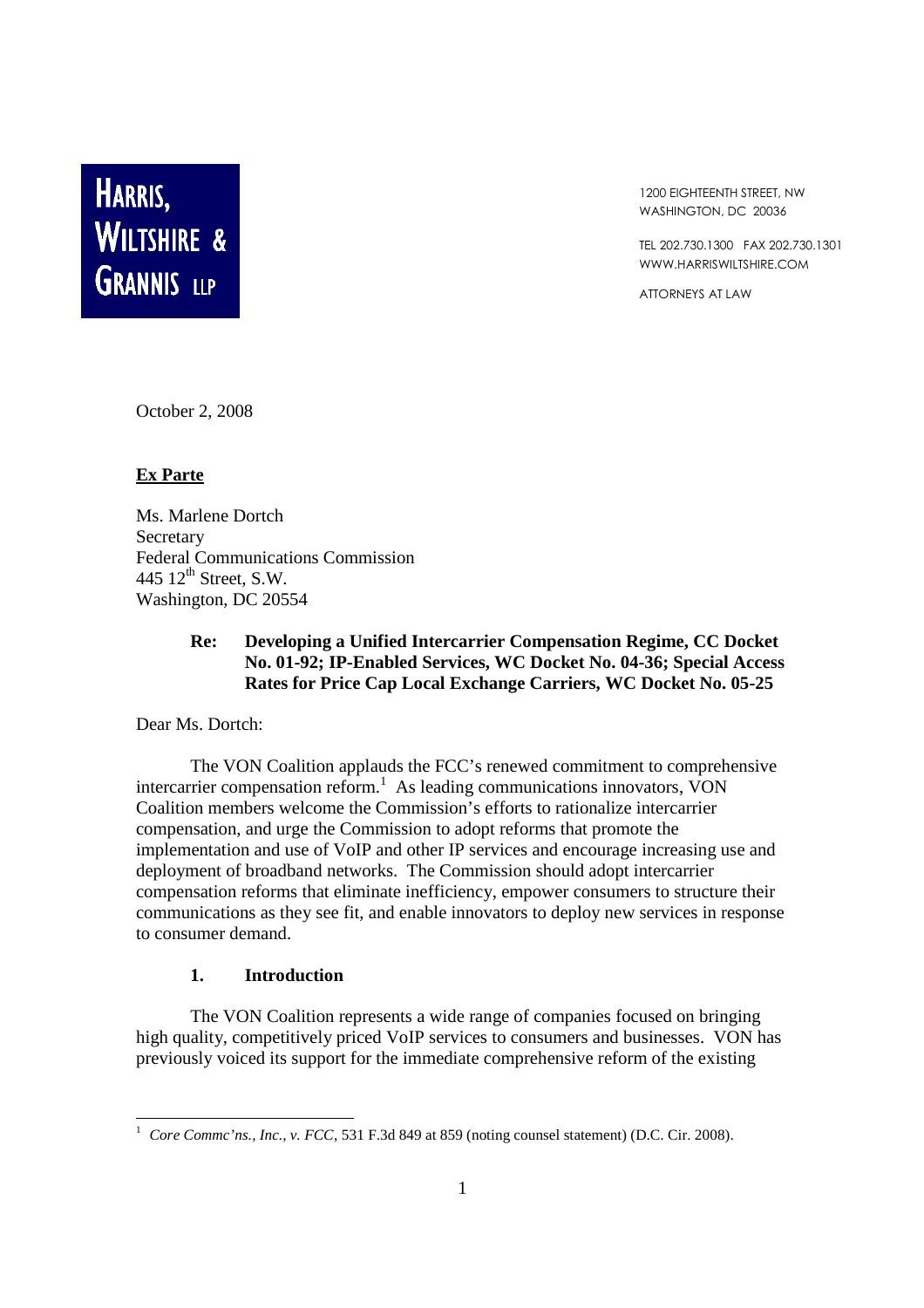intercarrier compensation system and, in particular, for implementation of bill and keep.<sup>2</sup> As a wide segment of the industry, including VON, has explained, reform is necessary to "accommodate progress and innovation, and to ensure technological and competitive neutrality."<sup>3</sup> The most rational approach to reform would be for the Commission to adopt a bill and keep system that requires carriers to recover their costs from end-users, or in limited circumstances from an explicit subsidy, instead of through economically irrational intercarrier charges.

### **2. The Commission Can and Should Immediately Adopt Bill and Keep.**

Bill and keep is neither new nor radical. The Commission has already issued a detailed NPRM inviting comment on bill and keep as an alternative to existing intercarrier compensation arrangements,<sup>4</sup> and a broad range of carriers and providers from all areas of the industry has already expressed support for bill and keep. There is, in short, a more than sufficient basis in the existing record for the Commission to immediately adopt a bill and keep regime for all traffic.

There is consensus that the current system of intercarrier compensation is broken. The rules in place today make artificial distinctions among functionally identical types of traffic, thereby distorting consumer choice, encouraging inefficiency, and permitting arbitrage. This broken system must be replaced immediately with uniform rules that are competitively neutral and market-oriented. The simple and logical solution to the difficult problems posed by intercarrier compensation is bill and keep.

The Commission's *Bill and Keep NPRM* highlights many of the benefits of a bill and keep system. From the regulator's perspective, bill and keep systems "avoid two difficult problems."<sup>5</sup> The first is allocating common costs among services. Because regulators lack perfect knowledge, a regulator's allocation of these costs will necessarily be both imperfect and arbitrary.  $\overline{6}$  These imperfect cost allocations distort markets and thereby decrease consumer welfare. An efficient bill-and-keep regime "spares regulators the necessity of allocating common costs."<sup>7</sup> The second is the absence of direct end user control over access arrangements under current regimes. Because "the parties to a call are not empowered, under current arrangements, to choose the lowest-cost means of completing a call with the quality and other characteristics they prefer," intercarrier cost

<sup>&</sup>lt;sup>2</sup> Reply Comments of the VON Coalition, WC Docket No. 01-92 (filed July 20, 2005). The Voice on the Net Coalition's support is focused on comprehensive modernization of intercarrier voice compensation rates. Individual VON members may have distinct views on broader reform measures.

<sup>&</sup>lt;sup>3</sup> Letter to Chmn. Martin and Commrs. Copps, McDowell, Adelstein, and Tate from AT&T, CompTIA, CTIA - The Wireless Association, Global Crossing, The Information Technology Industry Council, National Association of Manufacturers, New Global Telecom, PointOne, Sprint, The Telecommunications Industry Association, T-Mobile, Verizon, The VON Coalition, WC Docket No. 04- 36 and CC Docket No. 01-92 at pg. 2 (filed Aug. 6, 2008).

<sup>4</sup> *Developing a Unified Intercarrier Compensation Regime*, Notice of Proposed Rulemaking, CC Docket No. 01-92, 16 FCC Rcd 9610 (2001) ("*Bill and Keep NPRM*").

<sup>5</sup> *Bill and Keep NPRM* at ¶ 39.

<sup>6</sup> *Id*.

<sup>7</sup> *Id*.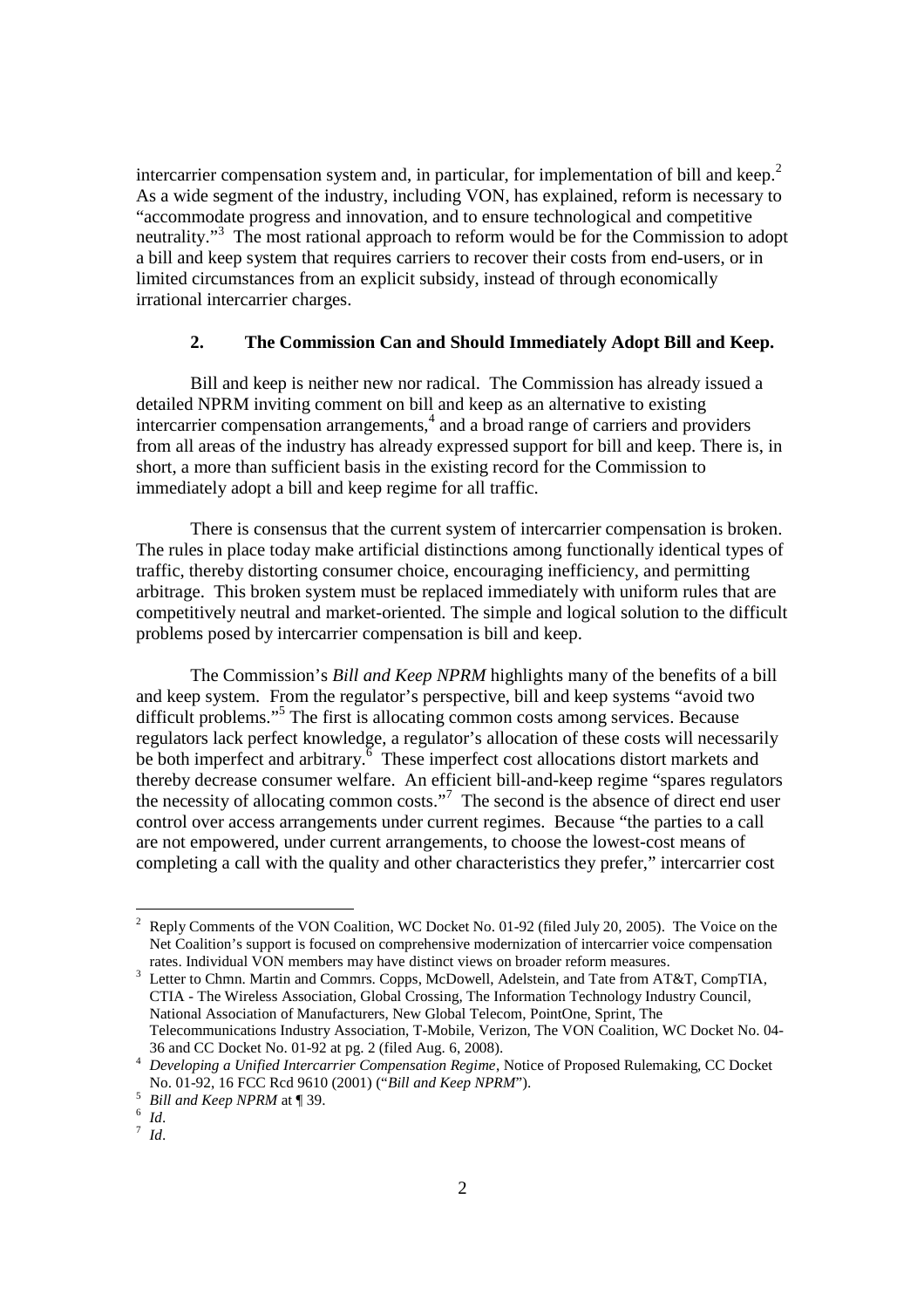assignments "cannot . . . ensure efficient outcomes."<sup>8</sup> Carriers and consumers must pay for these inefficiencies. Bill and keep would replace this disconnect with a system that is able to respond directly to market signals and maximize consumer welfare.

As the Commission has noted, bill and keep follows the logic of its prescient *Computer II* decision to deregulate CPE.<sup>9</sup> *Computer II* "was equivalent to mandating interconnection with customer-owned CPE, and setting a zero interconnection rate for CPE."<sup>10</sup> This simple change unleashed consumer choice in the CPE market, with tremendous results. The CPE market is now characterized by "full and fair competition," with "CPE . . . available from a diversity of vendors" and "prices . . . declining."<sup>11</sup> This flourishing CPE market has in turn "allow[ed] information service providers . . . to deliver increasingly sophisticated multimedia content to their customers."<sup>12</sup> It is time for the Commission to take a similar step by replacing the inefficient patchwork of legacy intercarrier compensation rules with a forward-looking bill and keep regime for all traffic.

Adoption of bill and keep, furthermore, would bring intercarrier compensation more in line with the system of interprovider compensation that characterizes IP networks – the networks of the future. As carriers and other providers continue to move their products and services from traditional circuit-switched to IP-based packet technologies, it is critical that the Commission likewise replace the outdated patchwork of legacy intercarrier compensation rules that are dependent on where a call originates, and thus require carriers to jurisdictionalize traffic, with rules that more closely approximate the rules governing IP networks in the global marketplace. In addition to the many other benefits cited herein, bill and keep avoids additional costs imposed on carriers offering services in the U.S. that are not incurred by global carriers. The increased administrative cost, as well as the cost of dispute resolution, has a significant impact on the global competitiveness of U.S. carriers. Like the rules governing the exchange of IP traffic, bill and keep eliminates the need to jurisdictionalize traffic and significantly reduces the legal and regulatory burden associated with the complicated U.S. compensation structure, thereby improving the economic status of the U.S. telecommunications industry in the global marketplace.

The adoption of a bill and keep regime for carrier to carrier compensation will serve the Commission's goal that "new rules accommodate continuing change in the marketplace and do not distort the opportunity for carriers using different and novel

<sup>8</sup> *Id*. at ¶ 40. 9 *Id*. at ¶ 41.

 $^{10}$   $\mathrm{I}$ *d*.

<sup>11</sup> *Policy and Rules Concerning the Interstate, Interexchange Marketplace; Implementation of Section 254(g) of the Communications Act of 1934, as amended; 1998 Biennial Regulatory Review -- Review of Customer Premises Equipment And Enhanced Services Unbundling Rules In the Interexchange, Exchange Access And Local Exchange Markets*, Report and Order, CC Docket Nos. 96-61 & 98-183, 16 FCC Rcd 7418 at ¶ 21 (2001).

<sup>12</sup> *Id*.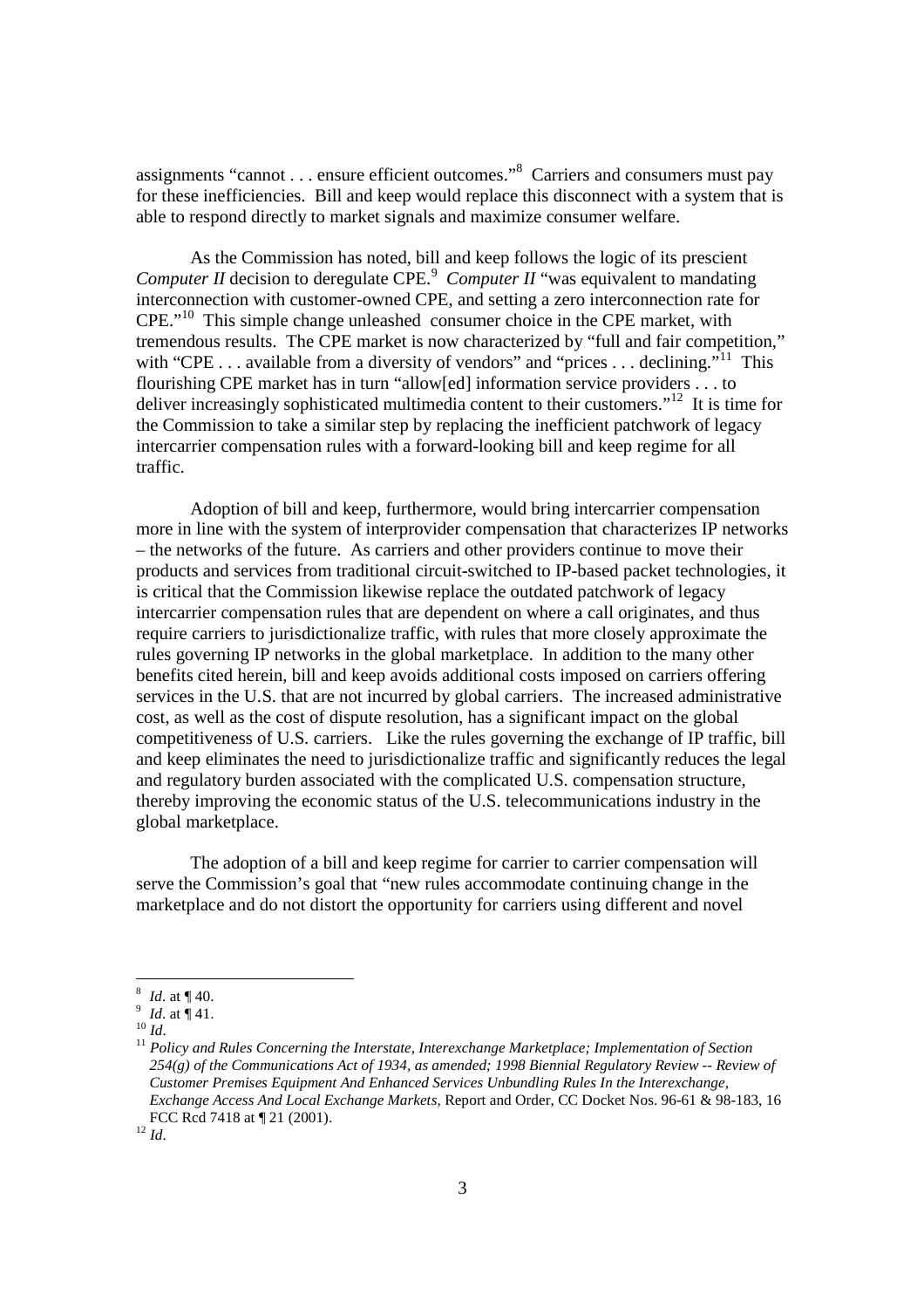technologies to compete for customers."<sup>13</sup> The Internet compensation model, which is rooted in bill and keep, has driven enormous consumer choice and benefit, and it is time for the Commission to extend those benefits by applying bill and keep principles to the PSTN.

# **3. The Commission has the Jurisdiction and Authority to Adopt Bill and Keep for All Traffic.**

The Commission has both the jurisdiction and the authority to adopt a bill and keep regime that governs all traffic.<sup>14</sup> The Intercarrier Compensation Forum<sup>15</sup> has already laid out the legal basis for the Commission's authority to both implement a uniform regime that applies to interstate and intrastate traffic and to mandate reform based on bill-and-keep.<sup>16</sup>

The Communications Act grants the Commission authority to implement a compensation regime that governs both interstate and intrastate traffic. Section 201(b) of the Act provides the Commission with the authority to "prescribe such rules and regulations as may be necessary in the public interest to carry out the provisions" of the Act.<sup>17</sup> The Supreme Court has explained that this grant of authority: "means what it says: The FCC has rulemaking authority to carry out the 'provisions of this Act,' which include Sections 251 and 252, added by the Telecommunications Act of 1996."<sup>18</sup> The Commission therefore undoubtedly has the authority to adopt rules implementing Section 251(b)(5) and other statutory provisions governing carrier interconnection with respect to all traffic – interstate and intrastate – within the scope of those provisions.

The plain language of Section 251(b)(5) extends Commission authority to all compensation issues relating to the transport and termination of "telecommunications" involving any local exchange carrier. Congress could have, of course, limited the scope of this provision by drafting Section 251(b)(5) to cover "local telecommunications" or some other subset of telecommunications, but it did not. The Commission's discussion of the scope of Section 251(b)(5) in its *ISP Remand Order* confirms the plain text of the statute, as the Commission there explained that "[w]e were mistaken [in the *Local*

<sup>&</sup>lt;sup>13</sup> Developing a Unified Intercarrier Compensation Regime, Further Notice of Proposed Rulemaking, CC Docket No. 01-92, 20 FCC Rcd 4685 at ¶ 33 (2005). *See also* VON Sept. 25 Letter in Docket 08-152 (explaining that any reform "must recognize what we have learned from the Internet compensation model: users do not pay a different price whether an e-mail is local or long distance or to connect to a web site located across a LATA boundary in rural Iowa. Instead, video phones are free to communicate around the globe. It is an 'all you can eat' flat-rate world that spans geography and does not charge by the minute, distance or time").

<sup>&</sup>lt;sup>14</sup> The Voice on the Net Coalition's support is focused on comprehensive modernization of intercarrier voice compensation rates. Individual VON members may have distinct views on broader reform measures.

<sup>&</sup>lt;sup>15</sup> The VON Coalition supports bill and keep, but expresses no position on the ICF proposal as a whole.

<sup>&</sup>lt;sup>16</sup> Intercarrier Compensation Forum Comments at 38-48, CC Docket No. 01-92 (filed on Mar. 23, 2005) ("ICF Comments"); Intercarrier Compensation Forum Reply Comments at 45-55, CC Docket No. 01-92 (filed on July 20, 2005).

 $17$  47 U.S.C. Sec. 201(b).

<sup>18</sup> *AT&T Corp. v. Iowa Utils. Bd.*, 525 U.S. 366 at 378 (1999).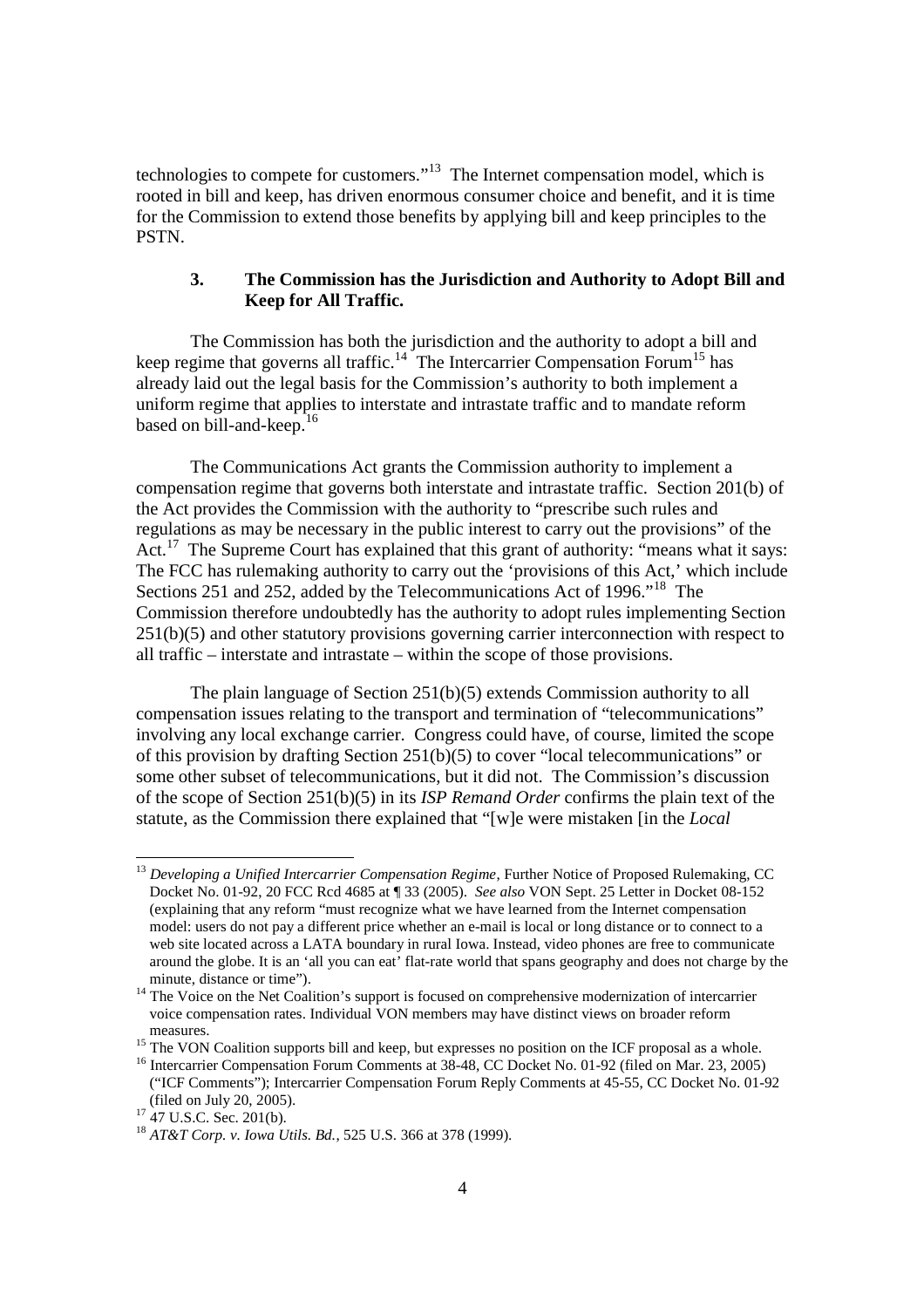*Competition Order*] to have characterized" section 251(b)(5) as limited to local traffic, and noted that "'local' . . .is not a term used in section 251(b)(5) or section 251(g)."<sup>19</sup> The D.C. Circuit left this conclusion intact on review, although it took issue with other aspects of the *ISP Remand Order*. 20

Section  $251(g)$  again confirms that the reference to "telecommunications" in Section 251(b)(5) applies to all telecommunications, including access traffic. Section 251(g) temporarily grandfathers the pre-1996 rules applicable to access traffic, including rules governing the "receipt of compensation."<sup>21</sup> This carve out of existing rules from the effects of Section 251 would not be necessary if Section 251(b)(5) did not address the "receipt of compensation" for traffic covered by  $251(g)$ . There can therefore be no doubt that Section 251(b)(5) applies to all "telecommunications" involving a local exchange carrier.<sup>22</sup>

In addition to having the jurisdiction necessary to impose a unified compensation scheme that applies to all traffic, the Commission has the authority to adopt a bill and keep regime. As an initial matter, Section  $252(d)(2)(B)(i)$  specifically contemplates "arrangements that waive mutual recovery (such as bill-and-keep)." $^{23}$ 

Even without this specific provision, however, Section 252 permits the Commission to adopt a bill and keep regime. Section  $252(d)(2)(A)$  directs the Commission and the states (i) to "provide for the mutual and reciprocal recovery by each carrier of costs associated with the transport and termination on each carrier's network facilities of calls that originate on the network facilities of the other carrier," and (ii) to "determine such costs on the basis of a reasonable approximation of the additional costs of terminating such calls."<sup>24</sup> Bill and keep satisfies these statutory requirements by permitting each carrier to "recover . . . costs" from its own end users. The Commission has confirmed that this reading of the statute applies even where traffic flows may be unbalanced, explaining that "bill-and-keep arrangements also provide for the 'mutual and reciprocal recovery of costs associated with the transport and termination of traffic' when traffic is not in balance." $25$ 

<sup>19</sup> *Implementation of the Local Competition Provisions in the Telecommunications Act of 1996; Intercarrier Compensation for ISP-Bound Traffic*, Order on Remand and Report and Order, CC Docket Nos. 96-98 and 99-68, 16 FCC Rcd 9151 (2001) ("*ISP Remand Order*").

<sup>20</sup> *WorldCom, Inc. v. FCC*, 288 F.3d 429 (D.C. Cir. 2002).

 $21$  47 U.S.C. Sec. 251(g).

<sup>22</sup> The ICF has, however, provided additional bases for this conclusion. *See* ICF Comments at 40-42.

<sup>&</sup>lt;sup>23</sup> 47 U.S.C. Sec. 252(d)(2)(B)(i); *see also WorldCom, Inc. v. FCC*, 288 F.3d at 434 (noting the "non-trivial" likelihood that the Commission has authority to elect" a bill-and-keep regime for section 251(b)(5) traffic under the terms of section  $252(d)(2)(B)(i)$ .

 $24$  47 U.S.C. Sec. 252(d)(2)(A).

<sup>&</sup>lt;sup>25</sup> *Bill and Keep NPRM* at ¶ 75. As the ICF explains, "reading section 252(d)(2) to preserve the Commission's discretion in this respect does *not* reduce the pricing standards of section 252(d)(2) to surplusage." ICF Comments at 46 (emphasis original).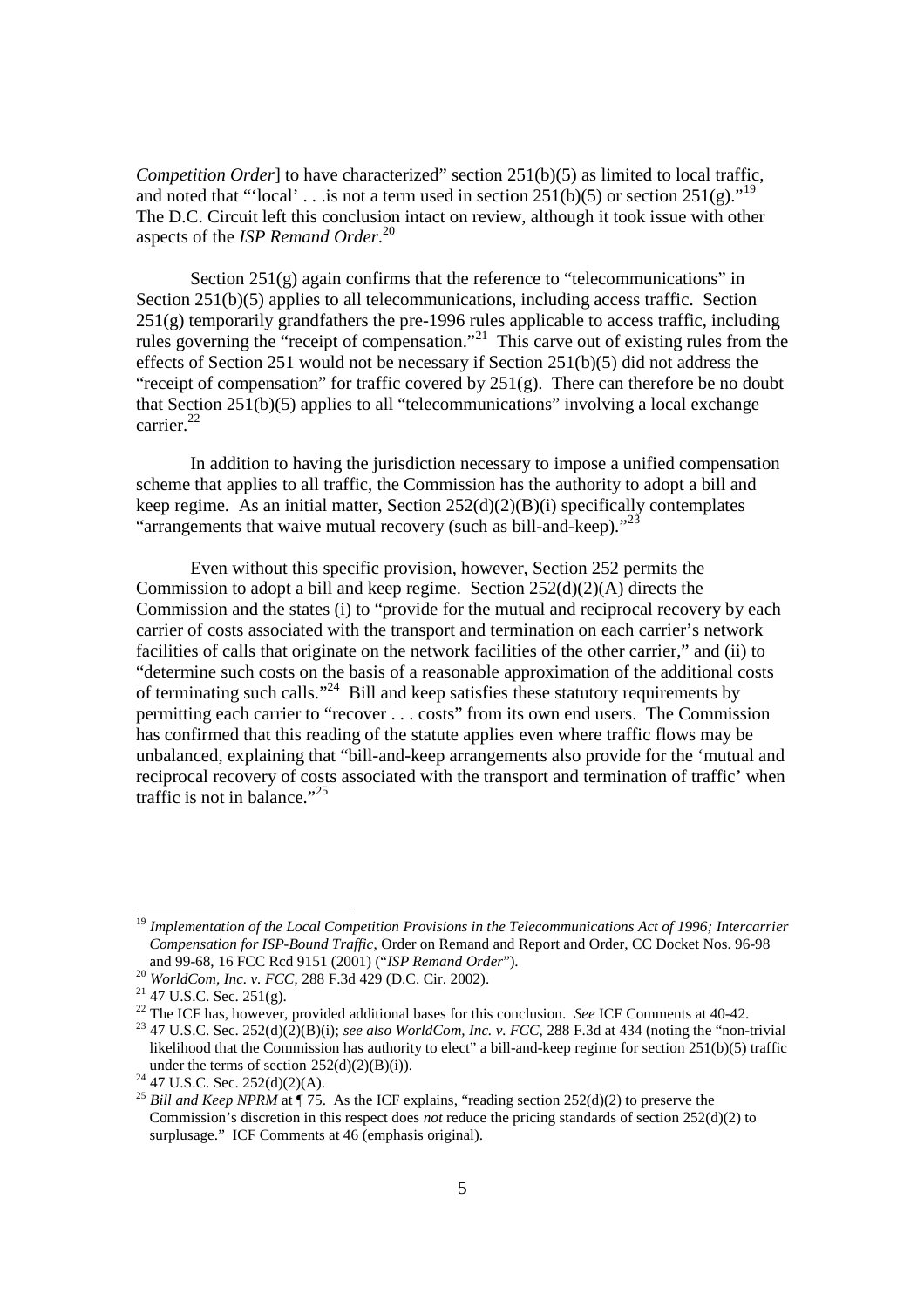### **4. The Commission Should Maintain the Distinction between Carriers and Non-Carriers.**

In its order adopting a reformed compensation regime, the Commission will avoid significant industry confusion if it also addresses which entities are subject to the Title II regime that governs carrier-to-carrier compensation. The Commission should take this opportunity to clarify that Title II carriers are entitled to terminate all forms of IPoriginated traffic – without restriction – and that the applicable rate for termination during a transition to bill and keep should be assessed on the interconnecting carrier, not on a non-carrier VoIP provider or other end user. As more and more communications innovation moves to the applications layer of the network, the Commission should clearly distinguish applications and IP-enabled providers from telecommunications carriers that provide the underlying physical layer of the network. So long as Internet products remain free from Title II regulation, the Commission will continue to accomplish Congress's Title II goals of expanding consumer choice for voice communications and encouraging the deployment of broadband services to all consumers, including those in rural areas of the country.<sup>26</sup>

Any compensation structure adopted by the Commission should firmly locate Title II interconnection and the attendant compensation rights and obligations with telecommunications carriers who, with regard to VoIP traffic, often sell wholesale services to VoIP providers. A corollary of this declaration is that, if regulated at all, application and software providers are Title I providers and the services made available by these providers are not subject to the rights or responsibilities of their Title II carrier partners, including the compensation structure at issue in this reform proceeding. In confirming this regulatory structure, the Commission would act to clearly establish the limits of Title II and provide the Internet communications market and all customers a degree of regulatory certainty. It is not in the interest of either new entrants or established incumbents seeking to offer VoIP products and services for continued regulatory uncertainty regarding 251 compensation rights and obligations to exist. As the VoIP industry has experienced over the past few years, the impact of regulation affects whether consumers will have access to innovative features and functionalities offered by VoIP providers at the edge, or if they will have access only to VoIP products that mimic the circuit switched offerings of the past.

Many VoIP providers are not network operators and do not aspire to offer a replacement for traditional telephone service. It is therefore critical that the Commission continue to act with restraint as it seeks to achieve the economic goals of the Communications Act through regulation. Confirming that VoIP providers that partner with carriers to enable VoIP customers to communicate with PSTN customers are not

<sup>26</sup> 47 U.S.C. Sec. 157 nt.; *see also, e.g.*, 47 U.S.C. Sec. 154(o) (requiring the Commission, "[f]or the purpose of obtaining maximum effectiveness from the use of radio and wire communications in connection with safety of life and property," to investigate and study "methods of obtaining the cooperation and coordination of these systems"); 47 U.S.C. Sec.  $271(c)(2)(B)(vii)$  (requiring the Commission, in order to grant a Bell operating company (BOC) interLATA authority, to find that the BOC is providing nondiscriminatory access to 911 and E911 services).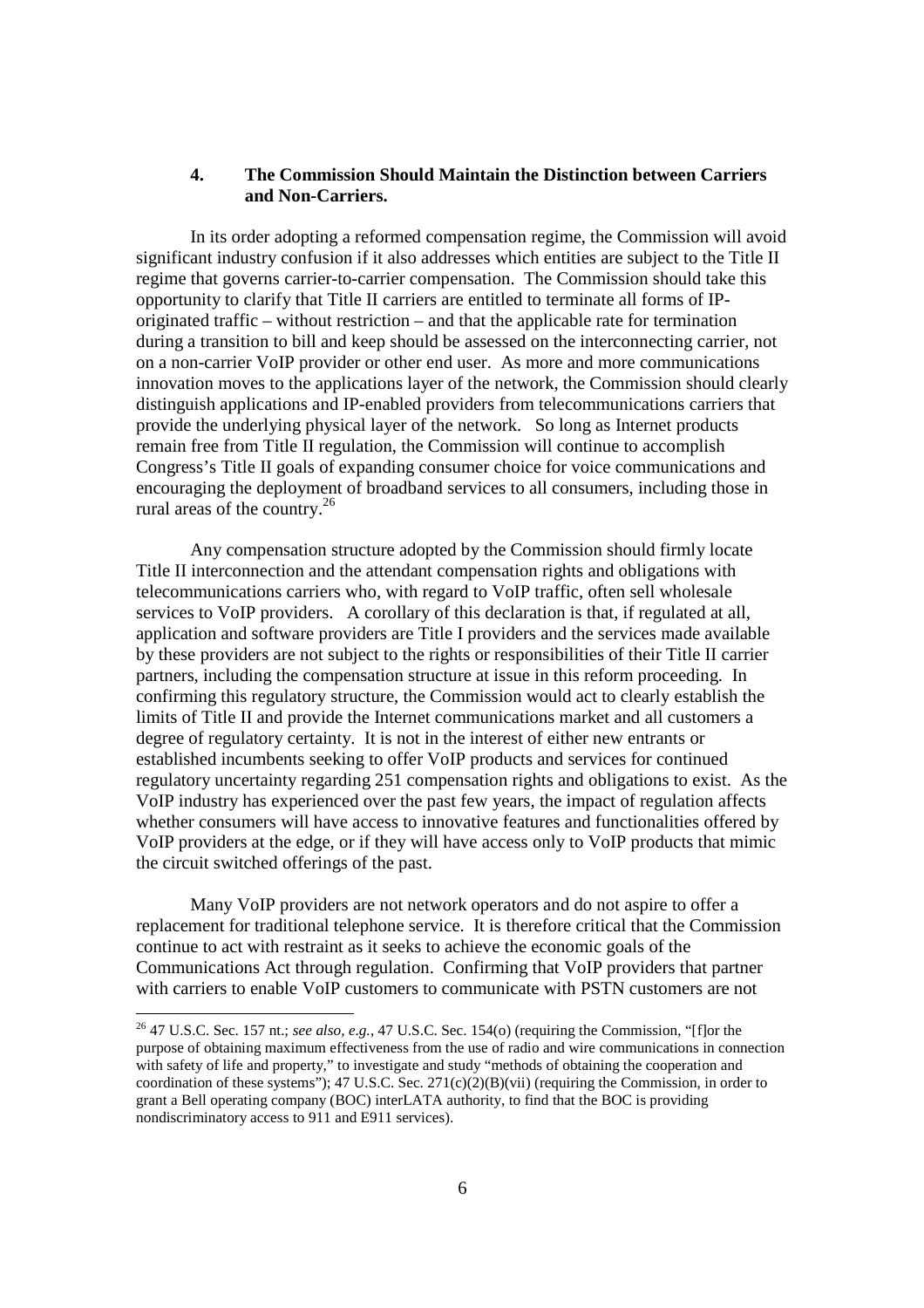carriers, and therefore are not subject to the compensation regime being established by the Commission, would increase investment in innovative edge applications and facilitate the rapid evolution of IP products and services for the benefit of U.S. consumers and ultimately, the economy as a whole.

### **5. Additional Steps are Necessary to Ensure Rational Reform.**

As it considers comprehensive reform of the intercarrier compensation system, the Commission should take care to implement reforms in a manner that continues to encourage the development and deployment of new and innovative services, and ensures that the communications industry can continue to build on existing broadband networks and IP services. In particular, the Commission should:

- Ensure that during any transition there is no unnecessary rate churn, and that no existing rate is permitted to increase if it will be at or below current levels after the transition.
- $\bullet$  Preserve existing Rule 69.5(b), which limits the class of providers subject to switched access charges to "interexchange carriers."<sup>27</sup> Specifically, the Commission should not take any action to change the existing treatment of end-users, including ESPs and ISPs, under Rule 69.5(b), and should avoid any suggestion that the adoption of new rules calls into question the applicability of current law that ESPs and ISPs are end-users not subject to switched access charges.<sup>28</sup>
- Avoid call signaling rules that create new obligations to generate call identifying information where such information does not generate organically due to technical parameters.<sup>29</sup>
- Complete the "broad examination of the regulatory framework to apply to price cap local exchange carriers' (LECs) interstate special access services" by bringing down special access prices to cost-based levels. Excessive special access rents significantly impair wireless and wireline broadband deployment and pricing levels.

Each of these steps is necessary to enable the continued development and deployment of new and innovative IP services.

 $27$  47 C.F.R. Sec. 69.5(b).

<sup>&</sup>lt;sup>28</sup> *See, e.g.*, Reply Comments of the Voice on the Net Coalition at 7-15, WC Docket Nos. 07-256 & 08-8 (filed Mar. 14, 2008).

<sup>&</sup>lt;sup>29</sup> *See also* Comments of the Voice on the Net Coalition, CC Docket No. 01-92 (filed Dec. 7, 2006).